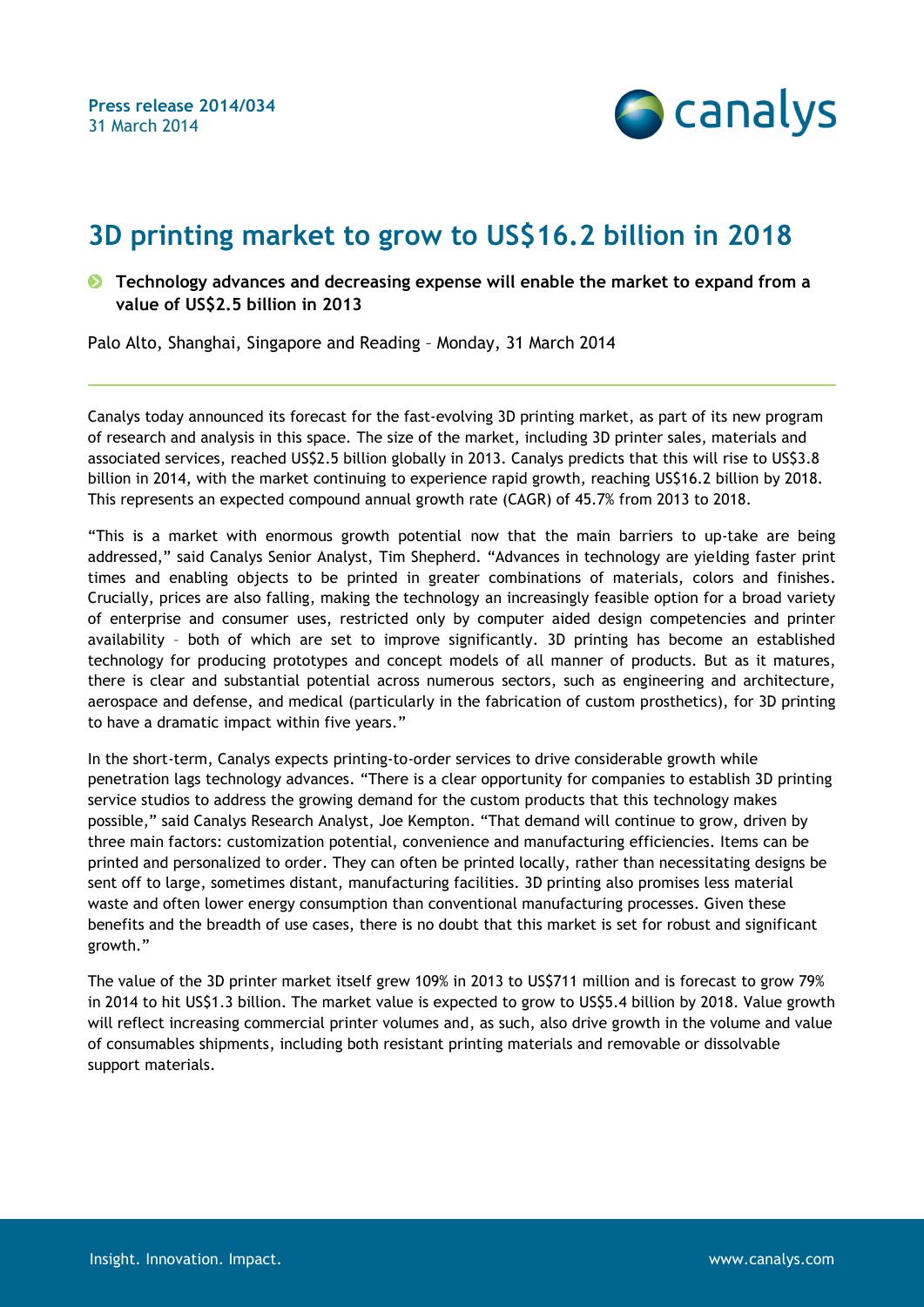

"We are at the inflection point for 3D printing. It has now moved from a new and much-hyped, but largely unproven, manufacturing process to a technology with the ability to produce real, innovative, complex and robust products," said Shepherd. "This is a fast-evolving market, but it is still in its infancy. Expect to see new major entrants making a significant impact in the industry in the coming years, including giants such as HP. As barriers fall, new use cases emerge, the technology improves and new entrants join, this is a market that will look very different in five years' time."

| Global 3D printing market                              |                    |                    |                     |                 |
|--------------------------------------------------------|--------------------|--------------------|---------------------|-----------------|
| Estimates and forecast of market value to 2018, in USD |                    |                    |                     |                 |
|                                                        | 2013               | 2014               | 2018                | <b>CAGR</b>     |
| Category                                               | estimates          | forecast           | forecast            | $(2013 - 2018)$ |
|                                                        |                    |                    |                     |                 |
| <b>Total</b>                                           | \$2.5 <sub>b</sub> | \$3.8 <sub>b</sub> | \$16.2 <sub>b</sub> | 45.7%           |
|                                                        |                    |                    |                     |                 |
| <b>3D</b> printers                                     | \$0.7 <sub>b</sub> | \$1.3 <sub>b</sub> | \$5.4 <sub>b</sub>  | 50.1%           |
| Services and materials                                 | \$1.8 <sub>b</sub> | \$2.5 <sub>b</sub> | \$10.8b             | 43.8%           |
|                                                        |                    |                    |                     |                 |
| Source: Canalys estimates and forecast, © Canalys 2014 |                    |                    |                     |                 |
|                                                        |                    |                    |                     |                 |

## **About Canalys' 3D printing service**

Canalys has launched a new 3D printing analysis service, designed to inform and support vendors engaged in strategic planning relating to this fast-evolving market. It provides both qualitative and quantitative analysis, including market sizing and forecasts, vendor profiles, analytical reports and inquiry support.

If this service sounds of interest to you, please [register your interest](http://www.canalys.com/content/canalys-new-3d-printing-service) and a Canalys representative will be in contact.

## **About Canalys**

Canalys is an independent analyst company that strives to guide clients on the future of the technology industry and to think beyond the business models of the past. We deliver smart market insights to IT, channel and service provider professionals around the world. Our customer-driven analysis and consulting services empower businesses to make informed decisions and generate sales. We stake our reputation on the quality of our data, our innovative use of technology, and our high level of customer service.

## **Receiving updates**

To receive press releases directly, or for more information about our events, services or custom research and consulting capabilities, please complete the [contact form](http://www.canalys.com/contact) on our web site.